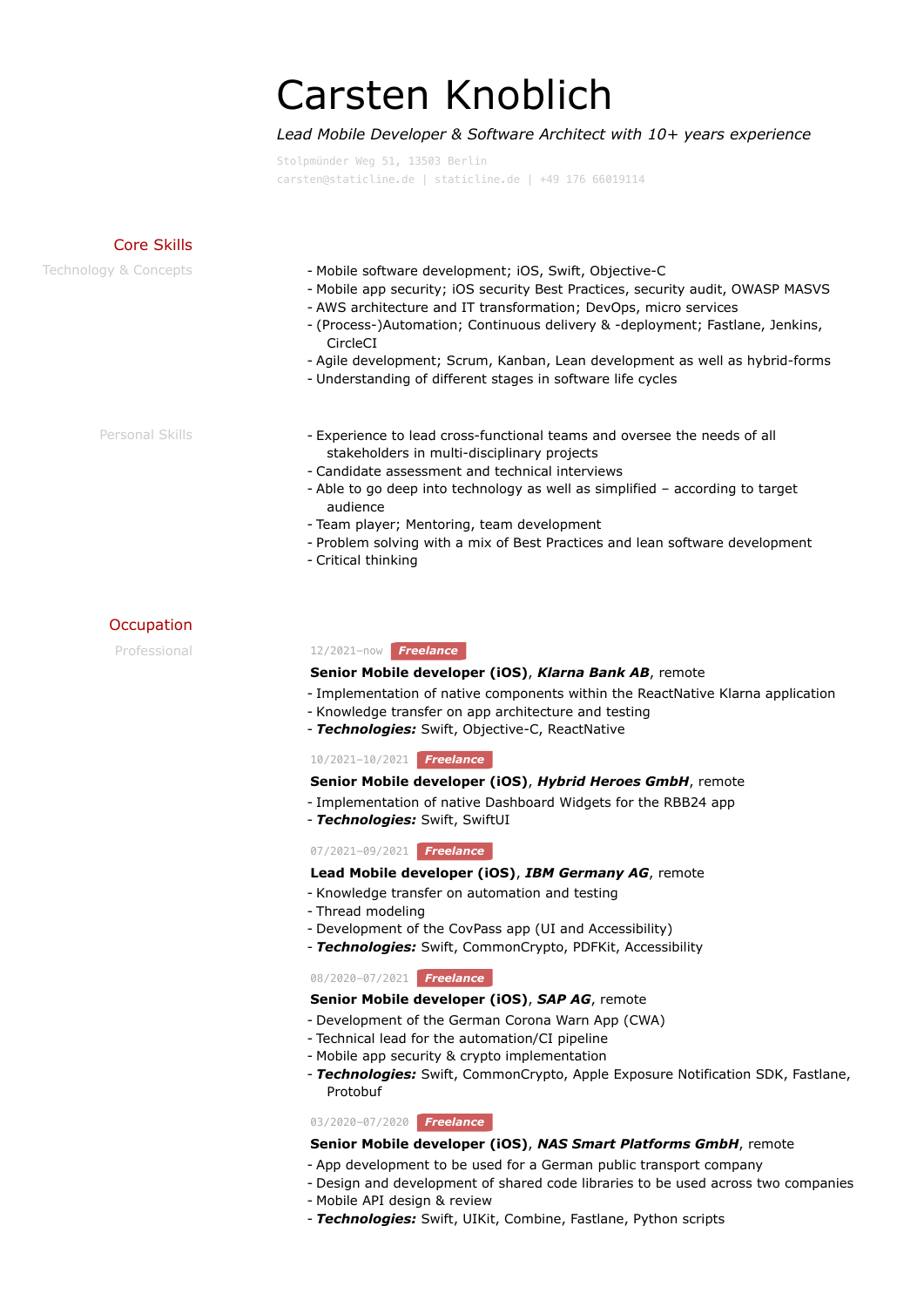11/2019-02/2020 *Freelance*

#### **Senior Mobile developer (iOS)**, *Deutsche Post IT Services GmbH*, Berlin

- Design, Development & Testing of new products to access & maintain the new generation of "Packstation" pick-up locations (iPhone and iPad)
- Knowledge transfer and active maintenance of automated software testing & deployment
- Technologies: Swift, UIKit, CoreBluetooth, Python scripts, Fastlane & Xcode Bots for continuous integration

05/2019-11/2019 *Freelance*

## **Lead Mobile developer (iOS)**, *DKB Code Factory GmbH*, Berlin

- Design, Development & Testing of a white label credit card app to be used by Porsche, Lufthansa and others
- Defining and implementing common standards in cross-functional teams (Credit Card & Banking app)
- Knowledge transfer and active maintenance of automated software testing & deployment
- *Technologies:* Swift, UIKit, CoreData, Python scripts, Fastlane & Jenkins for continuous integration

## 10/2018-04/2019 *Freelance*

#### **DevOps Engineer**, *Boehringer Ingelheim*, remote/Ingelheim

- Deployment of infrastructure using a multi cloud environment -
- Agile scripting within DevOps framework -
- Run, test, adjust and create blueprints according to (inhouse) client's needs
- *Technologies:* Azure, Terraform, InSpec, Ruby, Jenkins -

#### 07/2018-10/2018 *Freelance*

# **Research Spike**, *vitaliberty GmbH*, remote/Mannheim

- Research spike on advanced mobile topics (iOS; Health, Siri) -
- Prototype and framework development (iOS)
- Team mentoring on automation and testing -
- *Technologies:* Swift, HealthKit, SiriKit, Fastlane for continuous integration -

# 09/2017-07/2018 *Freelance*

#### **Software Architect**, *EY (Ernst & Young GmbH)*, remote/Berlin/Freiburg

- Requirements analysis & architecture for a mobile-based e-learning platform
- VR project using Unity & Gear VR (Android) -
- Mobile development (iOS) -
- Web/Backend development (Python/Django) -
- Designing and development of AWS-based systems & prototypes -
- *Technologies:* Swift, Unity 3d, Fastlane for continuous integration -

#### 01/2017-08/2017 *Permanent*

## **Senior Consultant**, *EY (Ernst & Young GmbH)*, Berlin/Freiburg

- Enabling teams for mobile prototype develop- & deployment; requirements analysis
- Frequent knowledge transfer with external teams and partners across the organization
- Architecture requirements assessment & interface design between corporate backend(s) and SAP HANA
- Active participation in the Enterprise Architects community; knowledge transfer enterprise/start-up architectures & DevOps
- TOGAF trained -
- *Technologies:* AWS (EC2, DynamoDB, RDS, S3, Lambda, Polly, Lex, etc.), Swift, Python

09/2016-12/2016 *Freelance*

- **Software Architect**, remote/Berlin
- Mobile development (iOS) -
- Consulting and development of AWS-based systems -
- General IT consulting; requirements analysis, testing and automation of mobile applications
- *Technologies:* Swift, AWS (EC2, DynamoDB, RDS, Lambda, ApiGateway, etc.), Python

09/2015-10/2016 *Permanent*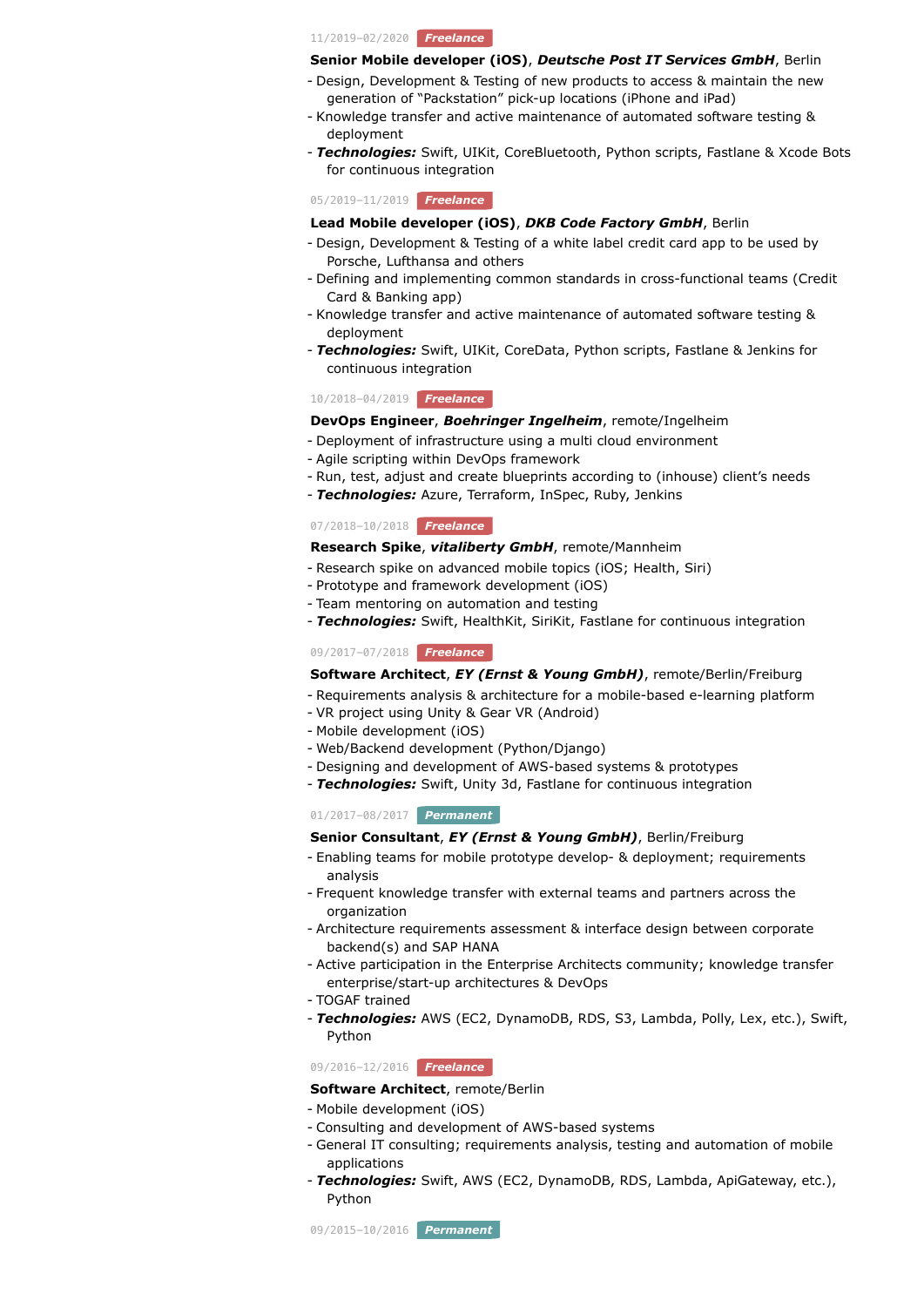#### **Lead developer**, *Two Bulls GmbH*, remote/Berlin/Melbourne/New York

- Technical/Architectural lead for the german chapter for German and Australian customers in the fields of Education, Social Media, IoT and more
- Requirements analysis with customers in New York, Melbourne and Berlin
- Candidate assessment for internal developers and an external clients in New York, Melbourne and Berlin
- Knowledge transfer and mentoring for mobile-related topics across all offices -
- *Technologies:* Swift, continuous integration & automation via Fastlane, Travis and Jenkins. Integration of cloud-based and traditional backend solutions based on Django, Parse, Firebase and AWS (EC2, DynamoDB, RDS, S3, Lambda, ApiGateway, etc.)

# 02/2014-08/2015 *Permanent*

#### **Lead iOS developer**, *Secret Escapes GmbH*, remote/Berlin/London

- Native development of the Secret Escapes iOS app; management of external iOS contractors
- Consulting for all mobile- topics (architecture, tracking, testing, app life cycle, etc.); supported definition of tracking goals & A/B tests
- Managed external test teams, overview of test plan creation in tandem with CTO -
- Managing and optimizing translation workflows by defining automatic translation processes
- *Technologies:* UI Kit, Core Data for offline caching and app handling (e.g. bookmarking and auto-synching when back online); Objective-C & Swift

## 09/2012-01/2014 *Permanent*

# **Senior Mobile developer**, *Innogames GmbH*, Hamburg

- First native mobile developer at Innogames. Knowledge transfer with Head of Development. Technical candidate assessments for further mobile team leads. Mobile API design.
- Initiated and maintained common payment libraries for multiple games
- Native development of [Tribal Wars 2](https://en.tribalwars2.com/page#/) iOS app (online MMO) -
- *Technologies:* Cocos2D, OpenGL (shader programming), UI Kit, Core Data, web sockets, iOS payment integration into corporation structures (cross-game library), creation of Python-based asset pipeline to automatically convert assets for mobile usage

#### 11/2011-08/2012 *Permanent*

# **Lead Mobile developer**, *DocumediaS GmbH*, Hannover

- Lead mobile developer & architect -
- Project manager (mobile); Requirements analysis with customers
- Mobile API design and development (Python/Django) -
- Linux Server Administration for Amazon Web Services & infrastructure -

# 05/2011-11/2011 *Freelance*

## **Freelance Software Developer**, remote/Hildesheim

- Mobile development (iOS) -
- Backend development (Python/Django)

#### 07/2000-06/2004 *Permanent*

# **Army Service**, *Bundeswehr*, Oldenburg

- Sergeant; Paratrooper
- Communications specialist -
- Responsible for personnel and mission critical hardware -

#### Private Projects 03/2019-today **[Exoplanet Explorer](https://the-exoplanets.space/?pk_campaign=cv&pk_kwd=cv&pk_source=cv)**

- M[obile app to display, search and bookmark exoplanets based on the NASA](https://exoplanetarchive.ipac.caltech.edu/index.html) Exoplanet archive
- Design & Development of the mobile app (iOS), web site and backend
- Requirements analysis & roadmap planning
- [AppStore Link](https://apps.apple.com/us/app/exoplanet-explorer/id1457614833?ls=1) -
- Technologies: iOS, Swift, SwiftUI, CoreData, iCloud, Amazon Web Services (EC2 etc.), Redis, Postgres, Docker